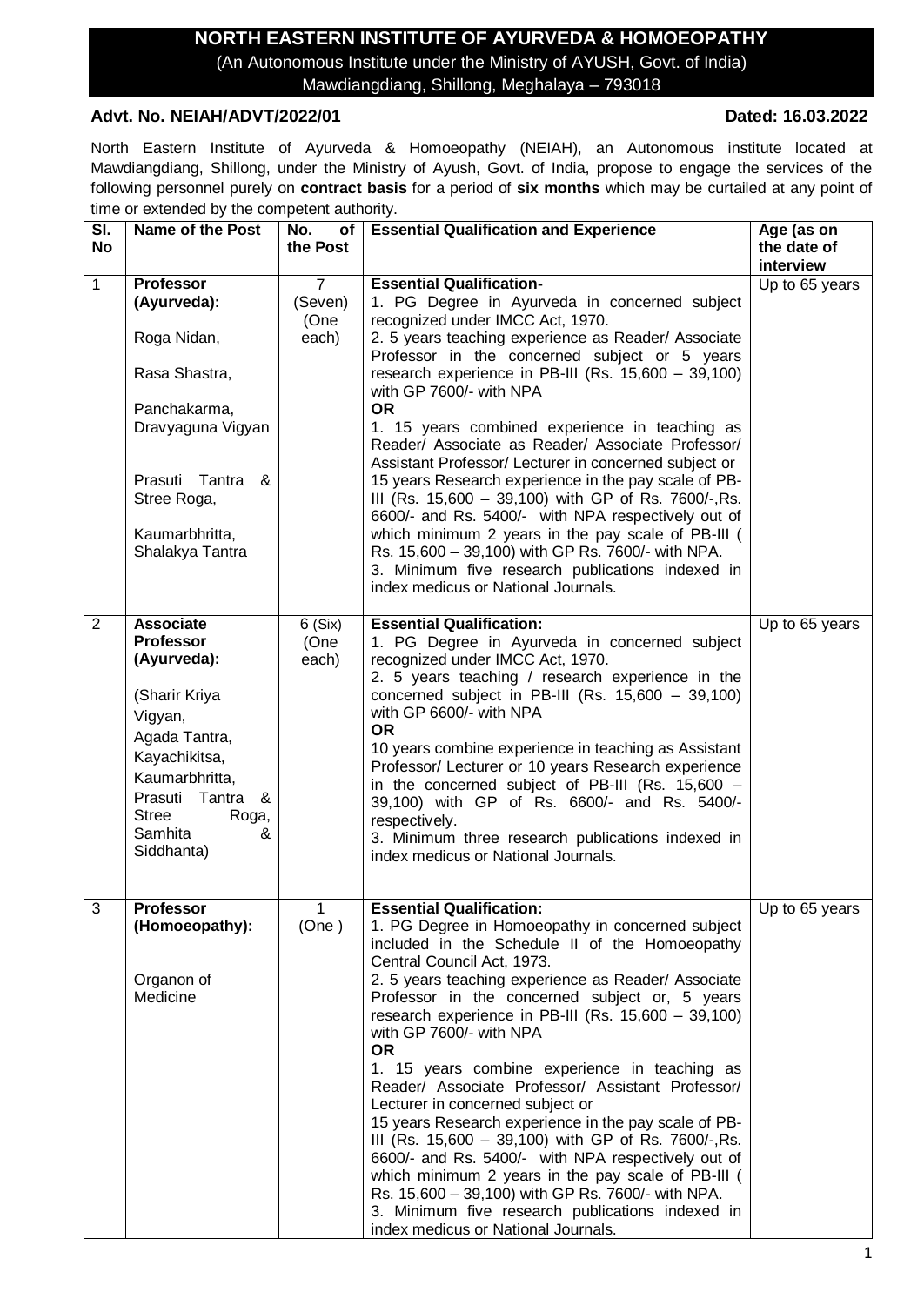| $\overline{4}$ | <b>Professor</b>          | 3 (Three)             | <b>Essential Qualification:</b>                                                 | Up to 65 years              |
|----------------|---------------------------|-----------------------|---------------------------------------------------------------------------------|-----------------------------|
|                | (Allied subject):<br>(One |                       | a. PG Degree in the concerned subject Homoeopathy                               |                             |
|                | each)                     |                       | included in the Schedule II of CCH Act 1973.OR,                                 |                             |
|                | Physiology,               |                       | PG Medical Degree in concern subject recognized                                 |                             |
|                |                           |                       | under IMC Act 1956.                                                             |                             |
|                | Surgery,                  |                       | <b>b.</b> 15 years teaching experience out of which 3 years                     |                             |
|                |                           |                       | as Reader/ Associate Professor in the concerned                                 |                             |
|                | Obs and Gynae,            |                       | subject.                                                                        |                             |
|                |                           |                       | c. 5 years PG teaching experience                                               |                             |
|                |                           |                       | Desirable:                                                                      |                             |
|                |                           |                       | a) PhD in the concerned subject                                                 |                             |
|                |                           |                       | b) Experience as Supervisor/Guide for Post Graduate                             |                             |
|                |                           |                       | programme in Homeopathy and original publication in                             |                             |
|                |                           |                       | research.                                                                       |                             |
|                |                           |                       | c) Research experience                                                          |                             |
|                |                           |                       | d) Administrative experience                                                    |                             |
| 5              | Reader                    | $\overline{4}$ (Four) | <b>Essential Qualification:</b>                                                 | $\overline{Up}$ to 65 years |
|                | (Allied Subject):         | (One                  | a. PG Degree in concerned subject of Homoeopathy                                |                             |
|                |                           | each)                 | included in the Schedule II of CCH Act 1973 and                                 |                             |
|                | Anatomy,                  |                       | Registered<br>with<br><b>State</b><br>Central/<br>council<br>οf                 |                             |
|                |                           |                       | Homoeopathy. OR,                                                                |                             |
|                | Surgery,                  |                       | PG Medical Degree in concerned subject recognized                               |                             |
|                |                           |                       | under IMC Act 1956                                                              |                             |
|                | Obs and Gynae,            |                       | <b>b.</b> 7 years teaching including 3 years in PG teaching                     |                             |
|                |                           |                       | in concerned subject OR 10 years Under Graduate                                 |                             |
|                | Physiology                |                       | teaching experience in the concerned subject as                                 |                             |
|                | Lecturer                  |                       | Lecturer/ Sr. Lecturer/ Assistant Professor.<br><b>Essential Qualification:</b> |                             |
| 6              | (Allied Subject):         | 2(Two)                |                                                                                 | Up to 65 years              |
|                |                           | (One<br>each)         | Post Graduate Medical Degree in concerned subject<br>recognized under IMC       |                             |
|                | Pathology<br>&            |                       | OR,                                                                             |                             |
|                | Microbiology              |                       | PG Degree in the concern subject of Homoeopathy                                 |                             |
|                |                           |                       | included in the Schedule II of CCH Act 1973 and                                 |                             |
|                | Community                 |                       | Registered<br>with<br>Central/<br><b>State</b><br>council<br>οf                 |                             |
|                | Medicine                  |                       | Homoeopathy.                                                                    |                             |
| 7              | <b>Surgical</b>           | 1                     | <b>Essential Qualification:</b>                                                 | Up to 65 years              |
|                | <b>Specialist</b>         | (One)                 | 1. Post Graduate Medical degree in the concerned                                |                             |
|                |                           |                       | subject recognized under IMC Act, 1970.                                         |                             |
|                |                           |                       | 2. Registered with the MCI or state Council in a                                |                             |
|                |                           |                       | hospital/Institute of repute.                                                   |                             |
|                |                           |                       | 3. 7 years experience in the relevant subject after                             |                             |
|                |                           |                       | acquiring Post Graduate Degree.                                                 |                             |
| 8              | Radiologist               | 1                     | <b>Essential Qualification:</b>                                                 | Up to 65 years              |
|                |                           | (One)                 | 1. Post Graduate Medical Degree in the concerned                                |                             |
|                |                           |                       | subject recognized under IMC Act.                                               |                             |
|                |                           |                       | 2. Two years experience in the related field after                              |                             |
|                |                           |                       | acquiring Post Graduate Degree.                                                 |                             |
| 9              | <b>Anesthetist</b>        | $\mathbf{1}$          | <b>Essential Qualification:</b>                                                 | Up to 65 years              |
|                |                           | (One)                 | 1. Post Graduate Medical degree in the concerned                                |                             |
|                |                           |                       | subject recognized under IMC Act.                                               |                             |
|                |                           |                       | 2. Register with the MCI or state Council in a                                  |                             |
|                |                           |                       | hospital/Institute of repute.                                                   |                             |
|                |                           |                       | 3. 3 years Senior Residency in the concerned<br>subject.                        |                             |
| 10             | Pediatrician              | 1                     | 1. Post Graduate degree in the concerned subject                                | Up to 65 years              |
|                |                           | (One)                 | recognized under IMC Act.                                                       |                             |
|                |                           |                       | 2. Register with the MCI or state Council in a                                  |                             |
|                |                           |                       | hospital/Institute of repute.                                                   |                             |
|                |                           |                       | 3. 7 years experience in the relevant subject after                             |                             |
|                |                           |                       | acquiring Post Graduate Degree.                                                 |                             |
|                |                           |                       |                                                                                 |                             |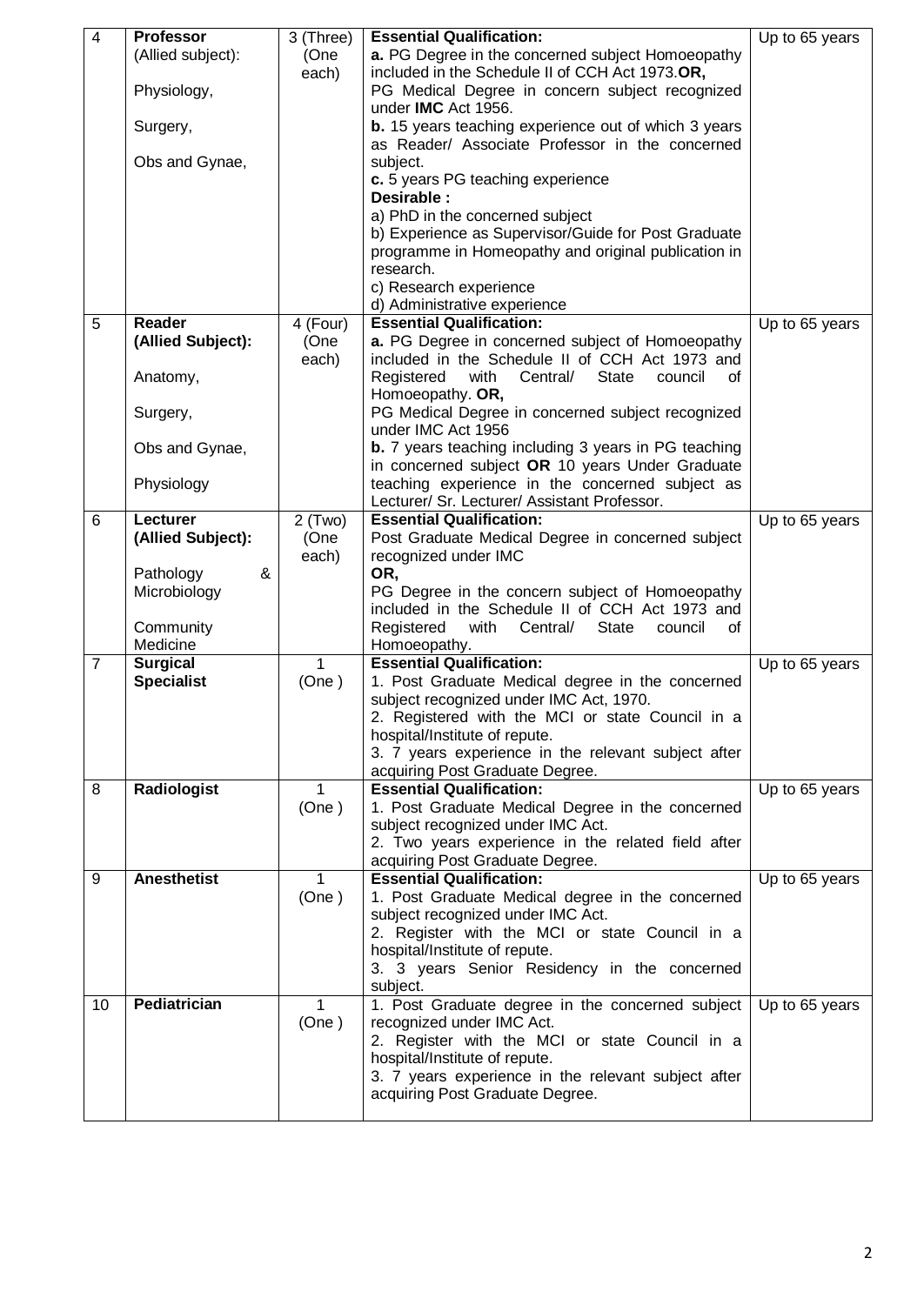**Note:** The selection will be made through I**nterview** scheduled to be held at Office of the Director, NEIAH, Mawdiangdiang, Shillong Meghalaya-793018 (Near NEIGRIHMS Police Out Post). **Interested candidates fulfilling the criteria may sent application form in the prescribe format through Email [neiahrecruitment@gmail.com](mailto:neiahrecruitment@gmail.com) on or before 30/03/2022. Short listed candidates after due scrutiny will be called for Interview. The interview intimation shall be sent by email only**. Candidates should bring two passport size photographs and original certificates along with photocopy of the same duly self-attested in support of their Age, Qualifications, Registration & Experiences etc. In case no candidate is found suitable for appointment in the higher post in teaching, the post will be filled up by respective lower level post. Retired person from Central Govt. / State Govt. / Govt. Autonomous Organization may apply. For details of advertisement regarding Name & No's of the posts, qualification, experience, **Application Proforma** etc. candidates may visit the official website of the institute namely **[www.neiah.nic.in](http://www.neiah.nic.in/)**. The compensation for the selected candidates will be in tune with the other National Institutes. However, the consolidated remuneration will be commensurate to their position, for the retired person. No TA/DA will be admissible to appear in the interview. Institute reserves the right to make any amendment to or cancellation of this advertisement completely or partially without assigning any reason thereof.

> **Sd/- Director, NEIAH, Shillong**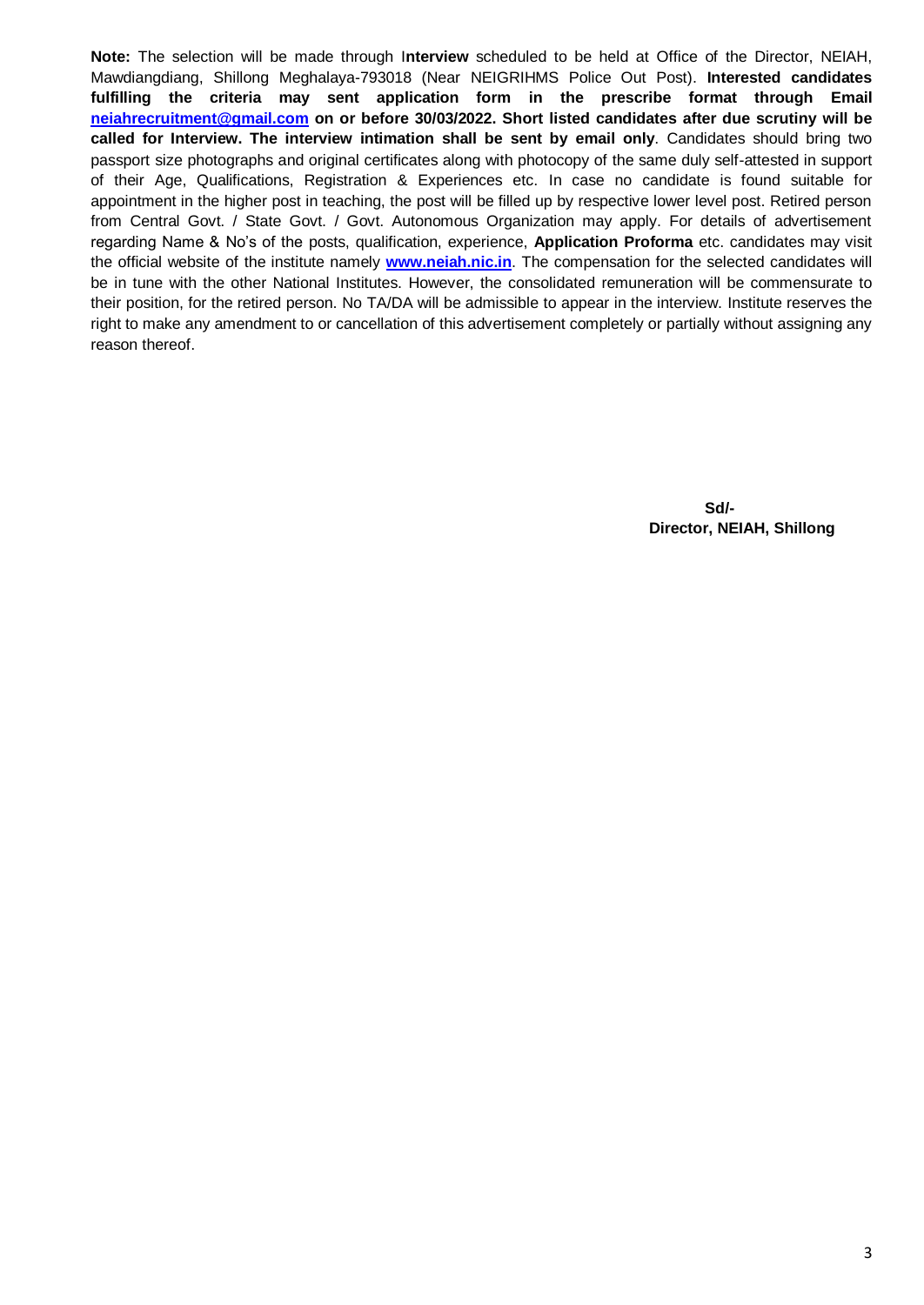# **NORTH EASTERN INSTITUTE OF AYURVEDA AND HOMOEPATHY (NEIAH)**

## (AN AUTONOMOUS INSTITUTE UNDER THE MINISTRY OF AYUSH) GOVERNEMNT OF INDIA MAWDIANGDIANG, SHILLONG, MEGHLAYA-793018

|                                                                                  | <b>APPLICATION FORM</b>                                                                                                                                                                                                              |                                                                    |
|----------------------------------------------------------------------------------|--------------------------------------------------------------------------------------------------------------------------------------------------------------------------------------------------------------------------------------|--------------------------------------------------------------------|
| Name of the post<br>(with discipline)<br>Sl. No of the Post<br>Advertisement No. |                                                                                                                                                                                                                                      | Affix<br>self<br>attested<br>recent<br>passport size<br>photograph |
| Name in full<br>1.                                                               | <u>and the community of the community of the community of the community of the community of the community of the community of the community of the community of the community of the community of the community of the community</u> |                                                                    |
| 2.                                                                               | (in CAPITAL letters)                                                                                                                                                                                                                 |                                                                    |
| 3.                                                                               | <b>Address: (in CAPITAL letters)</b>                                                                                                                                                                                                 |                                                                    |
| (i)<br>(ii)                                                                      | Present address (for correspondence, with phone/mobile No. & E-mail)-                                                                                                                                                                |                                                                    |
|                                                                                  |                                                                                                                                                                                                                                      |                                                                    |
|                                                                                  | 4. a. Date of birth: dd _____ mm ____ yr ______ (in figure)                                                                                                                                                                          |                                                                    |
|                                                                                  | <b>b.</b> Date of Birth in words: <b>Example 20</b>                                                                                                                                                                                  |                                                                    |
|                                                                                  | <b>c. Age</b> (as on date of interview) $\frac{1}{\sqrt{1-\frac{1}{2}}}\sqrt{1-\frac{1}{2}}$<br>M <sub>ar</sub><br>D                                                                                                                 |                                                                    |
| 5. Nationality                                                                   | 6. Sex: Male<br>/Female                                                                                                                                                                                                              |                                                                    |
|                                                                                  | 6. Whether belonging to SC/ST/OBC/PWD/PH                                                                                                                                                                                             |                                                                    |
|                                                                                  | (in support, please enclose a certificate from authorized Issuing authority)                                                                                                                                                         |                                                                    |
| 7.                                                                               | (a) Mother Tongue<br><u> 1989 - Johann Barbara, martxa alemaniar a</u><br>(b) Proficiency in language(s) (Mark below as applicable (√)                                                                                               |                                                                    |

| Language   Read | Write | Speak |
|-----------------|-------|-------|
| English         |       |       |
| Hindi           |       |       |
|                 |       |       |

(Add other languages, if any)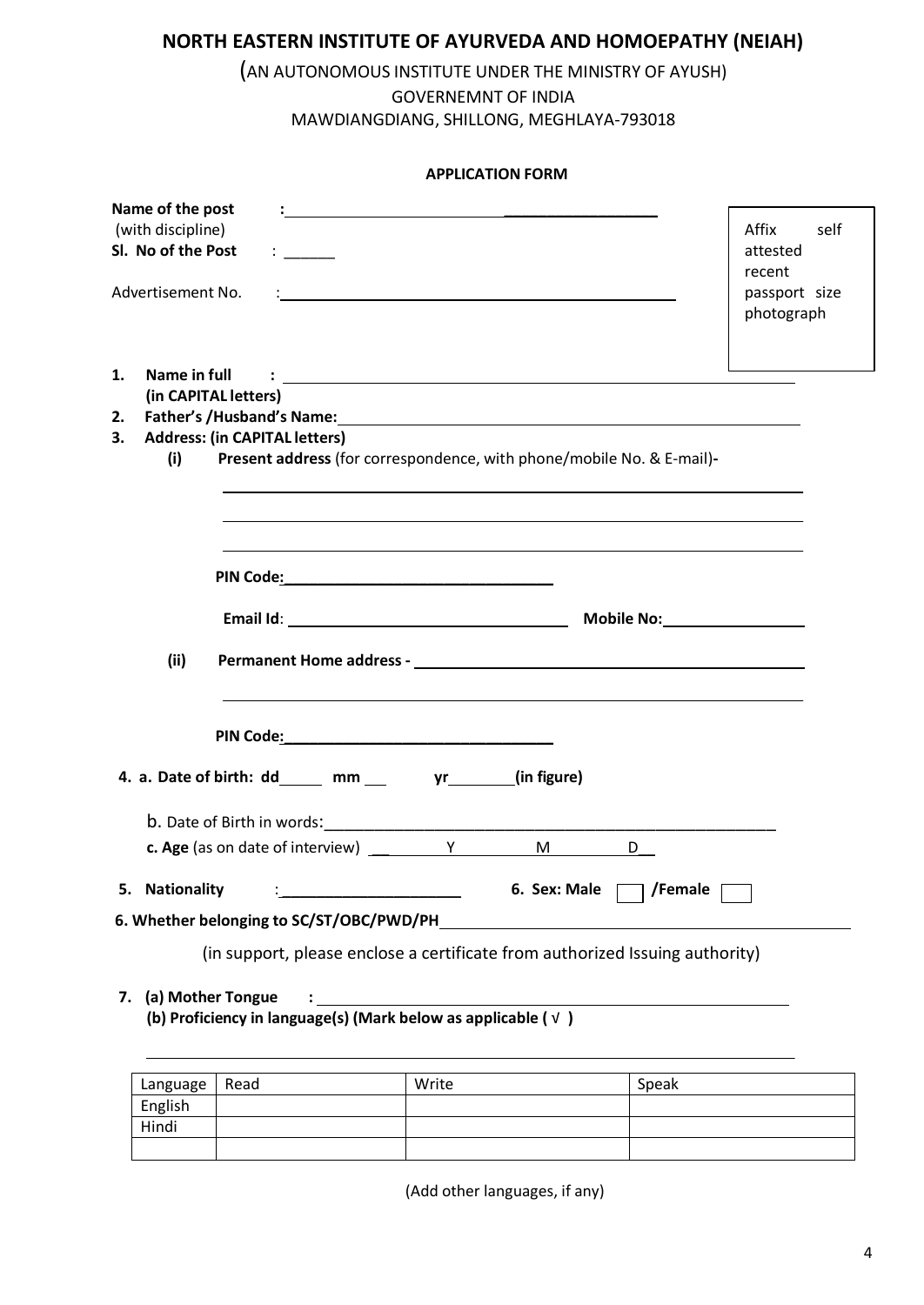## **8. Qualification (Academic & Professional) (Please enclose a Xerox copy of each degree/certificate & mark- sheet):**

| <b>Examination</b>                | $\overline{of}$<br>the<br>Name<br>Degree/Diploma | Name of the<br>College<br>&<br><b>University and</b><br><b>Board</b> | Year of<br>passing | <b>Division</b><br>obtained<br>(mention<br>distinction<br>if any | Percentage<br>$\overline{of}$<br>marks/OGPA<br>obtained (Aggregate<br>in case<br>of degree<br>programme) | Subject(s)<br>(Major)/<br>Specialization |
|-----------------------------------|--------------------------------------------------|----------------------------------------------------------------------|--------------------|------------------------------------------------------------------|----------------------------------------------------------------------------------------------------------|------------------------------------------|
| $10^{\text{th}}$ or<br>equivalent |                                                  |                                                                      |                    |                                                                  |                                                                                                          |                                          |
| $(10+2)$ or<br>equivalent         |                                                  |                                                                      |                    |                                                                  |                                                                                                          |                                          |
| Degree/<br>Diploma<br>course      |                                                  |                                                                      |                    |                                                                  |                                                                                                          |                                          |
| <b>Master</b><br><b>Degree</b>    |                                                  |                                                                      |                    |                                                                  |                                                                                                          |                                          |
| PhD                               |                                                  |                                                                      |                    |                                                                  |                                                                                                          |                                          |
| Any other<br>examination(s)       |                                                  |                                                                      |                    |                                                                  |                                                                                                          |                                          |

## **09. Details of Professional Publications and Research Work:**

(Please attach details on separate sheet duly signed to include Topic / Name of Publication, Name of Journal (ISSN) / Publisher & Edition etc)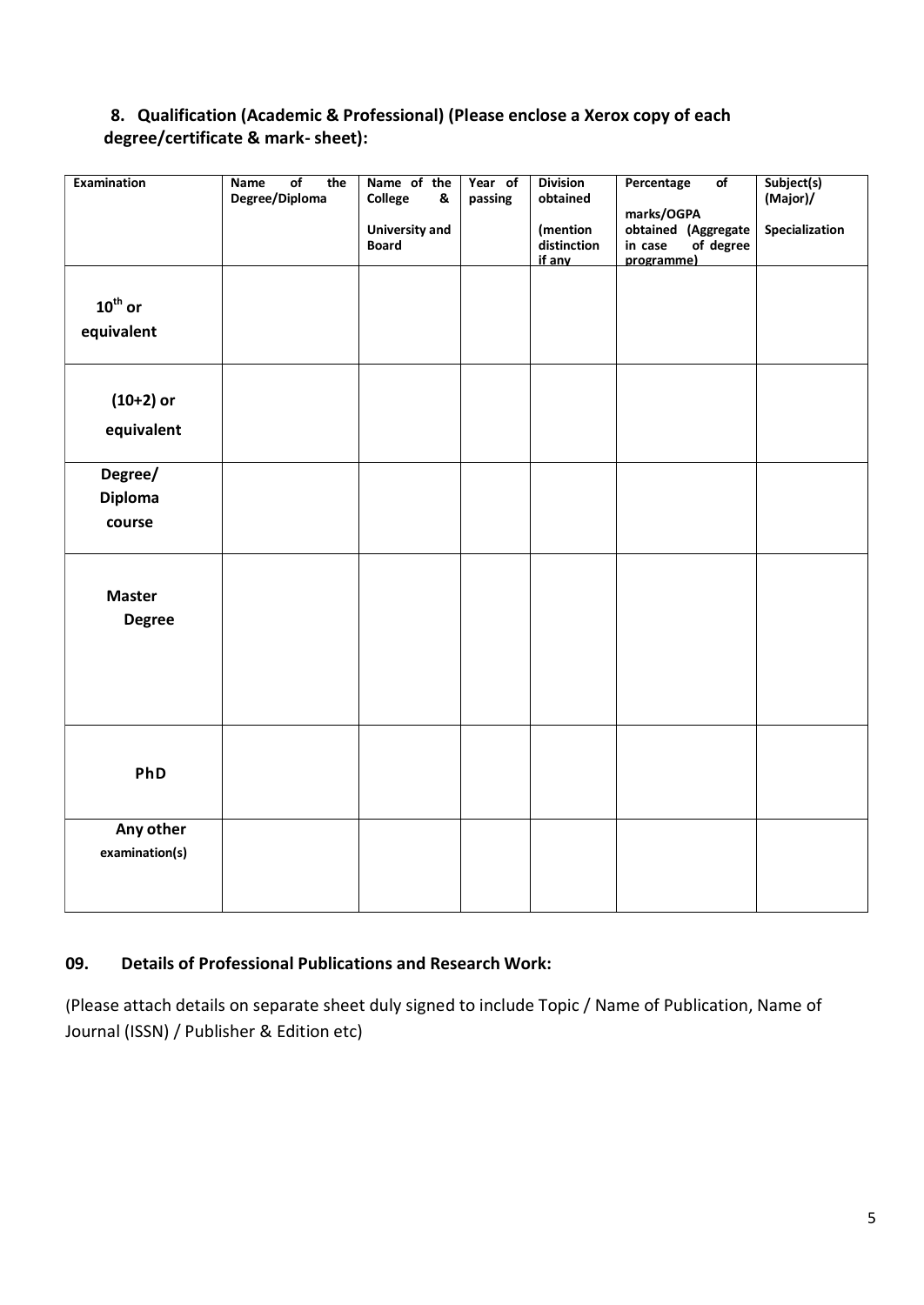### **10. Employment/Experiences Record (Starting from the present position):**

| Office/Institute/<br>Organization | Post held | <b>Scale of Pay</b><br>& Basic Pay | From | To | <b>Actual</b><br><b>Duration</b><br>(Years &<br><b>Months)</b> | Nature of<br><b>Duties</b> |
|-----------------------------------|-----------|------------------------------------|------|----|----------------------------------------------------------------|----------------------------|
|                                   |           |                                    |      |    |                                                                |                            |
|                                   |           |                                    |      |    |                                                                |                            |
|                                   |           |                                    |      |    |                                                                |                            |
|                                   |           |                                    |      |    |                                                                |                            |
| <b>Total Experience-</b>          |           |                                    |      |    |                                                                |                            |

a) As Lecturer /Assistant Professor dd\_\_\_\_\_\_\_ mm\_\_\_\_\_\_\_\_\_yy\_\_\_\_\_\_\_\_\_

b) As Associate Professor dd\_\_\_\_\_\_\_mm \_\_\_\_\_\_\_\_\_yy\_\_\_\_\_\_\_\_\_

c) As Professor dd mm yy

#### **11. Nature of present employment, i.e. Adhoc or Temporary or Permanent:**

#### **12. In case the present employment is held on Deputation/ Contract basis, please state:**

- a. The date of initial appointment
- b. The period of appointment on deputation/contract\_\_\_\_\_\_\_\_\_\_\_\_\_\_\_\_\_\_\_\_\_\_\_\_\_\_\_\_\_
- c. Name of the parent office/organization to which you belong

#### **13. Training/Courses attended**

| <b>Name of Course</b> | Institution | <b>Duration</b> |
|-----------------------|-------------|-----------------|
|                       |             |                 |
|                       |             |                 |
|                       |             |                 |
|                       |             |                 |
|                       |             |                 |
|                       |             |                 |
|                       |             |                 |
|                       |             |                 |

|  | 14. Registration No. |  |  |  |
|--|----------------------|--|--|--|
|--|----------------------|--|--|--|

**Name of State/ Central Board/ Council** \_\_\_\_\_\_\_\_\_\_\_\_\_\_\_\_\_\_\_\_\_\_\_\_\_\_\_\_\_\_\_\_\_\_\_\_\_\_\_